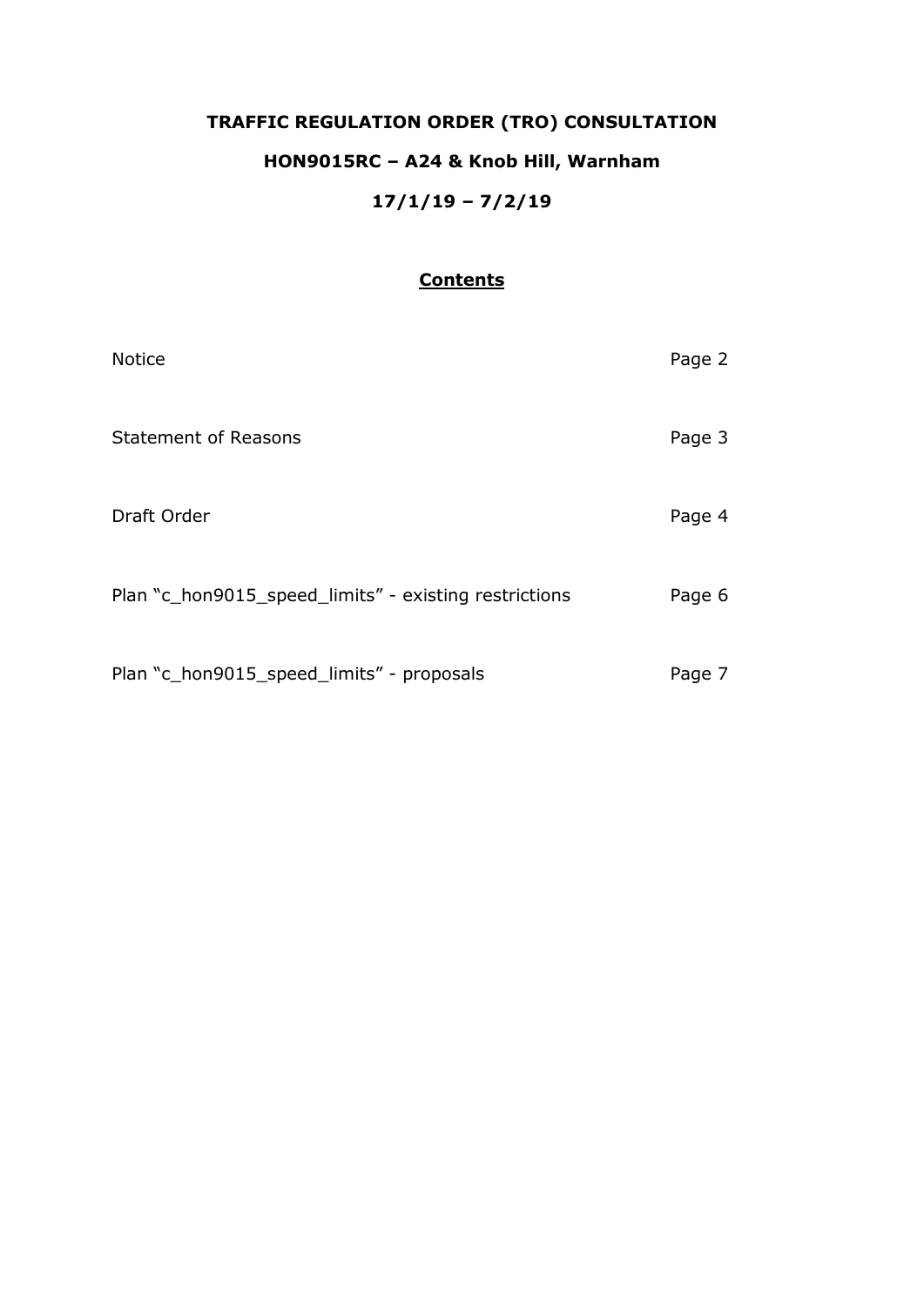#### **WEST SUSSEX COUNTY COUNCIL (WARNHAM: A24 DORKING ROAD & KNOB HILL) (40MPH SPEED LIMIT) ORDER 2019**

**NOTICE** is hereby given that West Sussex County Council proposes to introduce a permanent Order under the provisions of the Road Traffic Regulation Act 1984, the effect of which will be to introduce a 40mph speed limit on a length of the A24 Dorking Road from a point west of Great Daux roundabout junction to a point 90 metres north of Knob Hill and, on Knob Hill from a point 92 metres north of Threestile Road to Dorking Road.

Full details of the proposals in this Notice can be viewed on our website [www.westsussex.gov.uk/tro.](http://www.westsussex.gov.uk/tro) The website includes a response form for comments or objections.

The documents may be inspected at West Sussex County Council, County Hall, Chichester, and at the Horsham Public Library, Lower Tanbridge Way Horsham during normal library opening hours.

Any objections or comments about the proposal must be received by 7 February 2019 These may be sent via the response form on the website, in writing to: TRO Team, West Sussex County Council, The Grange, Tower Street, Chichester, PO19 1RH; or by e-mail to: [tro.team@westsussex.gov.uk.](mailto:tro.team@westsussex.gov.uk) Library staff will NOT be in a position to answer questions on the proposal and all correspondence should be addressed to the undersigned, quoting reference no. TRO/HON9015/RC. Only correspondence including a full name and address will be considered.

Dated this 17<sup>th</sup> January 2019

 Director of Law & Assurance County Hall Chichester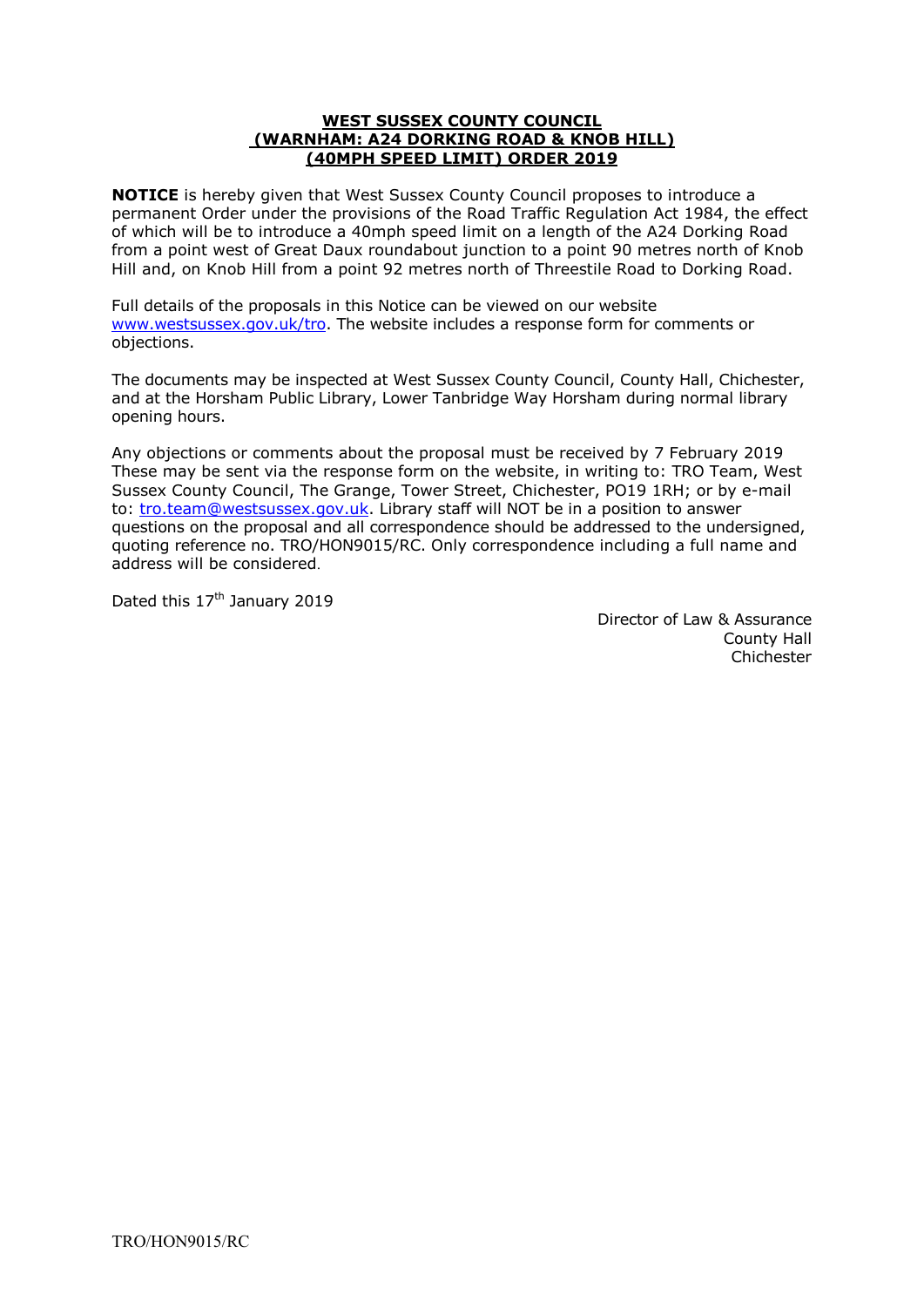#### **WEST SUSSEX COUNTY COUNCIL (WARNHAM: A24 DORKING ROAD & KNOB HILL) (40MPH SPEED LIMIT) ORDER 2019**

### **Statement Of Reasons For Proposing To Make The Order**

The County Council in exercise of their powers under the Road Traffic Regulation Act 1984, propose to make a permanent Order the effect of which will be to introduce a 40mph speed limit on a length of the A24 Dorking Road from a point west of Great Daux roundabout junction to a point 90 metres north of Knob Hill and on Knob Hill, from a point 92 metres north of Threestile Road to Dorking Road.

The section of the A24 at Warnham that includes the junctions with Knob Hill in the north and Station Road and Bell Road in the south is a high frequency accident area. Despite the implementation of minor highway safety works including high friction surfacing, pedestrian crossing signage, a pedestrian build-out at Station Road and hedge trimming, accidents continue to happen.

The Parish Council and local community have raised concerns about traffic speeds and have requested the existing 50mph speed limit be reduced to a 40mph speed limit. The route includes the 3 junctions of Bell Road, Station Road and Knob Hill, 3 bends, 2 hill brows and a number of properties with frontage including entrances used by equestrian and agricultural vehicles.

The A24 is also a crossing point for the residents of Station Road wishing to access the village facilities, shops and school and residents west of the A24 requiring access to the station.

It is therefore proposed to reduce the speed limit from 50mph to 40mph on the length of the A24 from Great Daux roundabout to a point 90 metres north of Knob Hill and, on Knob Hill from the extent of the 30mph speed limit north of Treestile Road to its junction with the A24.

It is considered that the proposed lower speed limit is appropriate as it will alert drivers to a change in the character and environment on this section of the A24 and that greater care should be taken when driving through the village. The reduction of the speed limit on Knob Hill aims to maintain a lower speed limit on the approach to the village.

The proposal aims to manage the accident risk on the A24, both vehicular and pedestrian. The 40mph speed limit will be supported by the installation of Vehicle Activated Signs to influence driver behaviour and encourage compliance.

This Order is proposed so as to reduce danger to persons or other traffic using the road or to minimise the likelihood of any such danger arising, for facilitating the safe passage of any class of traffic (including pedestrians) and to preserve or improve the amenity of the area through which the road runs.

Drawing HON9015 PROPOSED SPEED LIMITS (31.07.2018) shows the lengths of roads which are the subject of the proposed order.

Director of Law & Assurance County Hall Chichester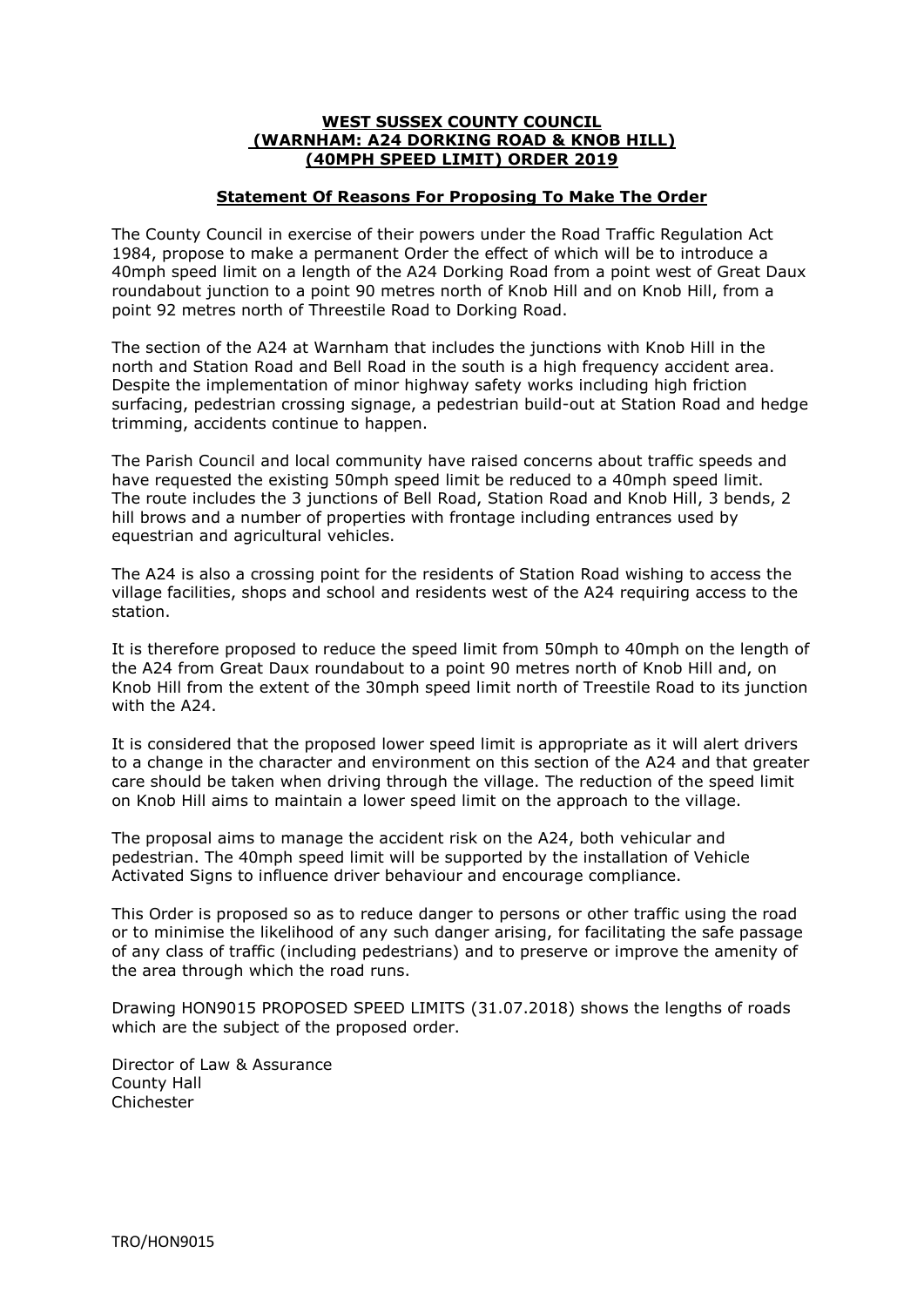#### **WEST SUSSEX COUNTY COUNCIL (WARNHAM: A24 DORKING ROAD & KNOB HILL) (40MPH SPEED LIMIT) ORDER 2019**

West Sussex County Council in exercise of their powers under Sections 82 and 84 (1) (a) of the Road Traffic Regulation Act 1984 ("the Act"), and Part IV of Schedule 9 of the Act and of all other enabling powers, and after consultation with the chief officer of police in accordance with Part III and Part IV of Schedule 9 to the Act hereby make the following Order:-

- 1. This Order shall come into operation on the x day of x 2019 and may be cited as "West Sussex County Council (Warnham: A24 Dorking Road & Knob Hill) (40mph Speed Limit) Order 2019"
- 2. The parts of the Orders specified in the First Schedule to this Order are hereby revoked
- 3. No person shall drive any vehicle at a speed exceeding 40 miles per hour in the length of road specified in the Second Schedule to this Order.
- 4. Nothing in Paragraphs 3 & 4 shall apply to a vehicle being used by naval, military or air force purposes while being driven by a person for the timebeing subject to the orders of a member of the armed forces of the Crown on an occasion when –
	- (a) the person driving the vehicle is a member of the special forces as defined by the Road Traffic Exemptions (Special Forces) (Variation and Amendment) Regulations 2011; and
	- (b) the vehicle is being driven-
		- (i) in response, or for practice in responding, to a national security emergency by a person who has been trained in driving vehicles at high speeds; or
		- (ii) for the purpose of training a person in driving vehicles at high speeds.

### **FIRST SCHEDULE Orders to be revoked**

**Extent of revocation**

The County Council of West Sussex SECOND SCHEDULE (Warnham: Dorking Road (A24) and Dorking Road (a) Marches Road) (40 m.p.h and 50 m.p.h Speed Limit) Order 1999

West Sussex County Council (Warnham: THIRD SCHEDULE Various Roads) (20,30 & 50 mph Speed Item 1. Knob Hill Limit) Amendment Order 2007

### **SECOND SCHEDULE (40 mph Speed Limit)**

1. A24 Dorking Road From its junction with Great Daux roundabout to a point 90 metres north-east of its junction with Knob Hill

TRO/HON9015/RC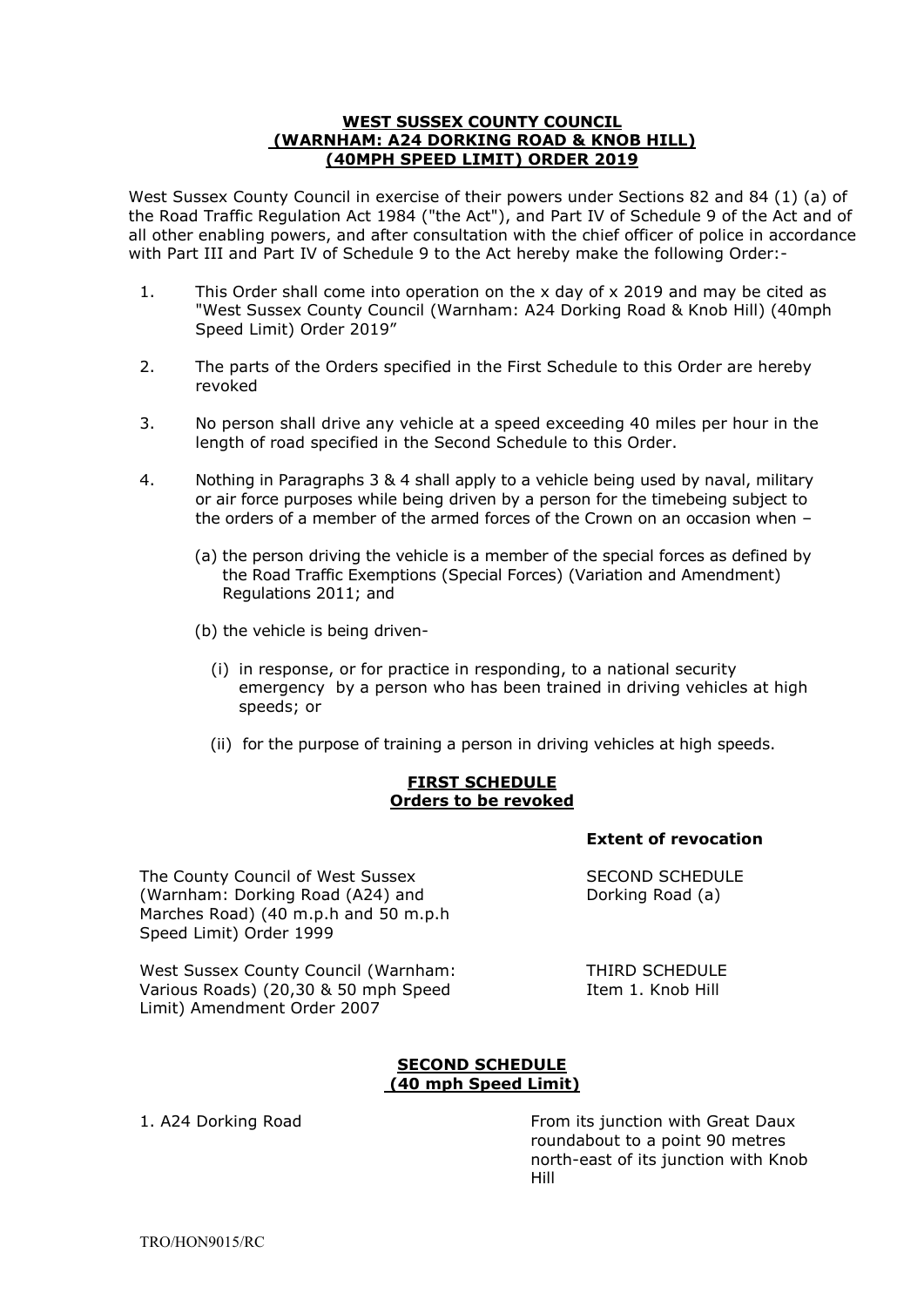| 2. Knob Hill                                                                                                       | From its junction with the A24 south-<br>westwards to a point 92 metres<br>north of its junction with Treestile<br>Road |
|--------------------------------------------------------------------------------------------------------------------|-------------------------------------------------------------------------------------------------------------------------|
| The COMMON SEAL of WEST SUSSEX<br><b>COUNTY COUNCIL was</b><br>affixed hereto the<br>day of<br>in the presence of: | )(L.S.)                                                                                                                 |
| Authorised Signatory                                                                                               |                                                                                                                         |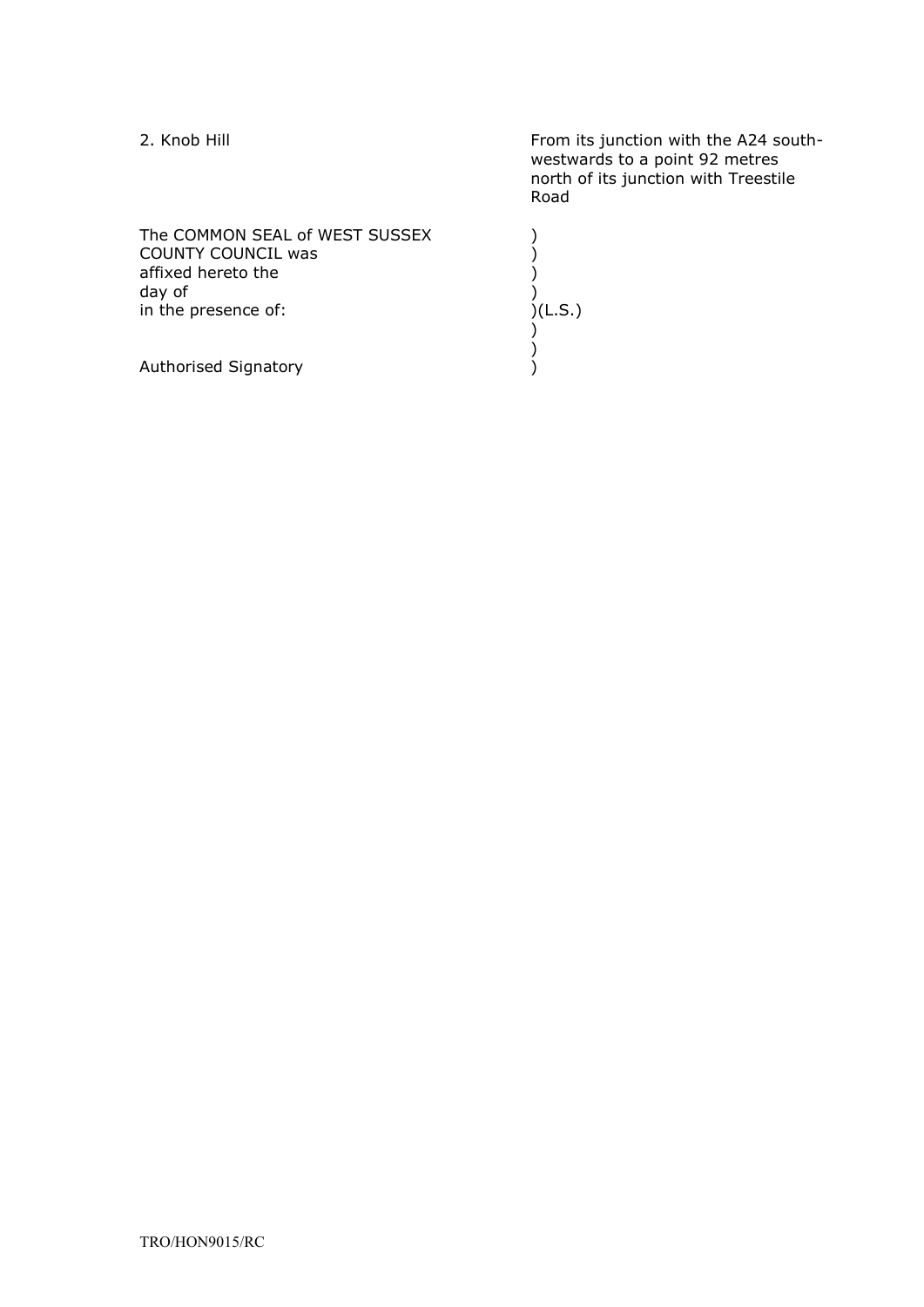